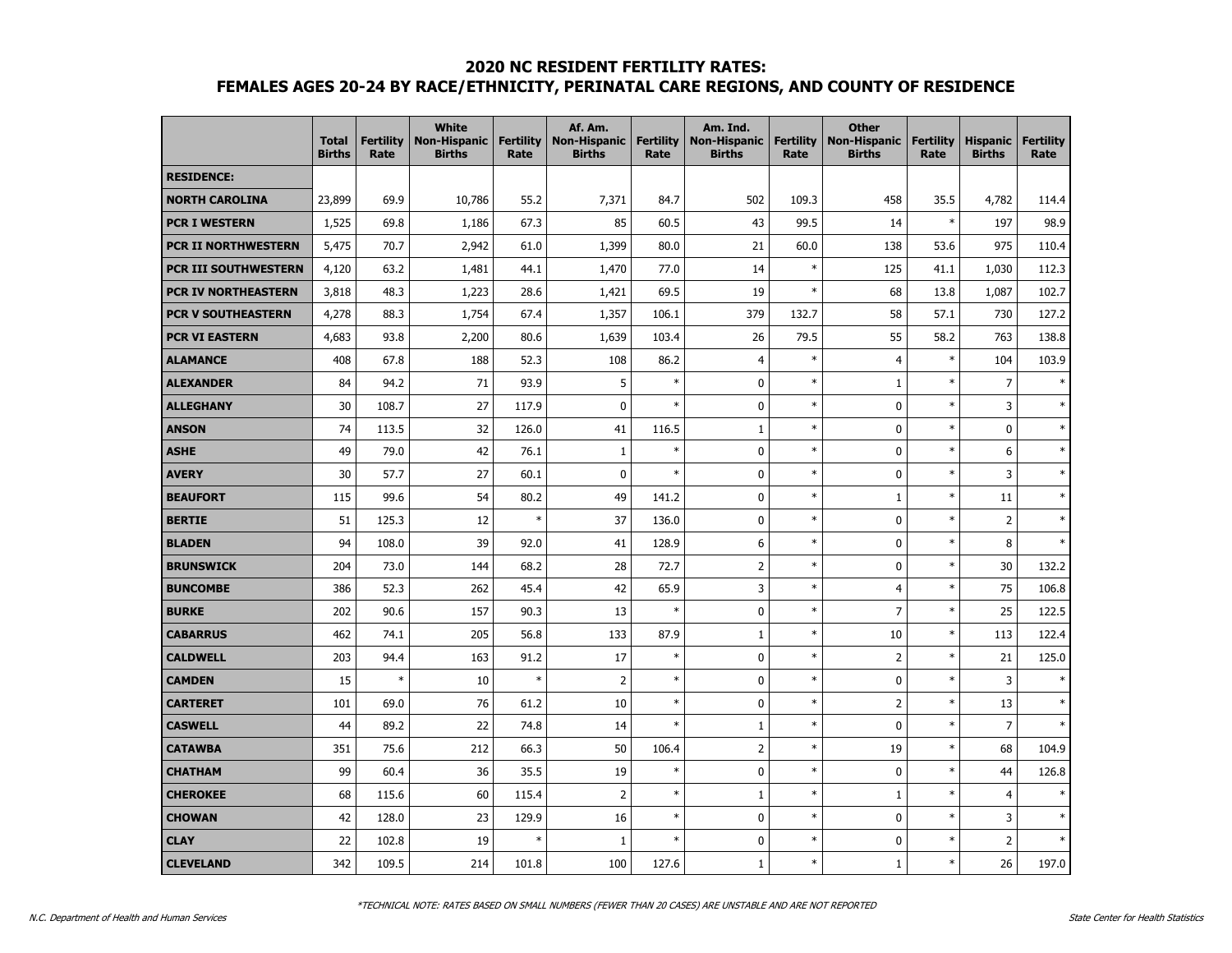### **2020 NC RESIDENT FERTILITY RATES: FEMALES AGES 20-24 BY RACE/ETHNICITY, PERINATAL CARE REGIONS, AND COUNTY OF RESIDENCE**

|                   | <b>Total</b><br><b>Births</b> | <b>Fertility</b><br>Rate | White<br><b>Non-Hispanic</b><br><b>Births</b> | <b>Fertility</b><br>Rate | Af. Am.<br><b>Non-Hispanic</b><br><b>Births</b> | <b>Fertility</b><br>Rate | Am. Ind.<br><b>Non-Hispanic</b><br><b>Births</b> | <b>Fertility</b><br>Rate | <b>Other</b><br><b>Non-Hispanic</b><br><b>Births</b> | <b>Fertility</b><br>Rate | <b>Hispanic</b><br><b>Births</b> | <b>Fertility</b><br>Rate |
|-------------------|-------------------------------|--------------------------|-----------------------------------------------|--------------------------|-------------------------------------------------|--------------------------|--------------------------------------------------|--------------------------|------------------------------------------------------|--------------------------|----------------------------------|--------------------------|
| <b>COLUMBUS</b>   | 191                           | 127.3                    | 87                                            | 105.6                    | 70                                              | 142.9                    | 15                                               | $\ast$                   | $\mathbf{1}$                                         | $\ast$                   | 18                               |                          |
| <b>CRAVEN</b>     | 386                           | 116.4                    | 234                                           | 116.6                    | 80                                              | 103.4                    | 3                                                | $\ast$                   | 5                                                    | $\ast$                   | 64                               | 157.6                    |
| <b>CUMBERLAND</b> | 1,489                         | 112.9                    | 599                                           | 113.6                    | 562                                             | 108.3                    | 30                                               | 122.4                    | 40                                                   | 88.9                     | 258                              | 126.8                    |
| <b>CURRITUCK</b>  | 41                            | 67.9                     | 28                                            | 55.2                     | $\overline{4}$                                  | $\ast$                   | $\pmb{0}$                                        | $\ast$                   | $1\,$                                                | $\ast$                   | 8                                |                          |
| DARE              | 62                            | 79.6                     | 46                                            | 73.8                     | $\overline{2}$                                  | $\ast$                   | $\mathbf 0$                                      | $\ast$                   | $\mathbf{1}$                                         | $\ast$                   | 13                               |                          |
| <b>DAVIDSON</b>   | 455                           | 97.0                     | 314                                           | 90.3                     | 73                                              | 132.5                    | $\overline{4}$                                   | $\ast$                   | $\overline{4}$                                       | $\ast$                   | 60                               | 111.1                    |
| <b>DAVIE</b>      | 90                            | 82.6                     | 72                                            | 85.7                     | 8                                               | $\ast$                   | $\mathbf 0$                                      | $\ast$                   | 0                                                    | $\ast$                   | 10                               |                          |
| <b>DUPLIN</b>     | 190                           | 113.9                    | 52                                            | 76.6                     | 52                                              | 125.3                    | $\pmb{0}$                                        | $\ast$                   | $\mathbf{1}$                                         | $\ast$                   | 85                               | 152.3                    |
| <b>DURHAM</b>     | 538                           | 47.1                     | 50                                            | 13.0                     | 264                                             | 55.8                     | $\mathbf 0$                                      | $\ast$                   | 15                                                   | $\ast$                   | 209                              | 117.0                    |
| <b>EDGECOMBE</b>  | 178                           | 124.3                    | 40                                            | 98.8                     | 123                                             | 135.3                    | $\overline{2}$                                   | $\ast$                   | 0                                                    | $\ast$                   | 13                               |                          |
| <b>FORSYTH</b>    | 841                           | 63.6                     | 276                                           | 43.5                     | 318                                             | 74.5                     | 3                                                | $\ast$                   | 13                                                   | $\ast$                   | 231                              | 110.7                    |
| <b>FRANKLIN</b>   | 131                           | 70.7                     | 65                                            | 60.6                     | 50                                              | 97.5                     | $\mathbf 0$                                      | $\ast$                   | $\overline{2}$                                       | $\ast$                   | 14                               |                          |
| <b>GASTON</b>     | 552                           | 86.1                     | 297                                           | 70.3                     | 159                                             | 115.1                    | $\mathsf 2$                                      | $\ast$                   | 6                                                    | $\ast$                   | 88                               | 137.7                    |
| <b>GATES</b>      | 18                            | $\ast$                   | 9                                             | $\ast$                   | 8                                               | $\ast$                   | $\mathbf 0$                                      | $\ast$                   | $\mathbf{1}$                                         | $\ast$                   | $\pmb{0}$                        |                          |
| <b>GRAHAM</b>     | 22                            | 112.8                    | 16                                            | $\ast$                   | 1                                               | $\ast$                   | 5                                                | $\ast$                   | 0                                                    | $\ast$                   | 0                                |                          |
| <b>GRANVILLE</b>  | 113                           | 78.8                     | 48                                            | 64.2                     | 48                                              | 96.6                     | $\mathbf 0$                                      | $\ast$                   | 0                                                    | $\ast$                   | 17                               |                          |
| <b>GREENE</b>     | 65                            | 116.3                    | 19                                            | $\ast$                   | 29                                              | 141.5                    | $\mathbf 0$                                      | $\ast$                   | $\mathbf 1$                                          | $\ast$                   | 16                               | $\ast$                   |
| <b>GUILFORD</b>   | 1,138                         | 57.0                     | 274                                           | 33.1                     | 614                                             | 70.5                     | 9                                                | $\ast$                   | 65                                                   | 63.4                     | 176                              | 94.8                     |
| <b>HALIFAX</b>    | 146                           | 117.9                    | 33                                            | 77.3                     | 96                                              | 133.7                    | 8                                                | $\ast$                   | $\mathbf{1}$                                         | $\ast$                   | 8                                | $\ast$                   |
| <b>HARNETT</b>    | 420                           | 101.8                    | 221                                           | 97.0                     | 110                                             | 107.6                    | 3                                                | $\ast$                   | $\overline{4}$                                       | $\ast$                   | 82                               | 117.1                    |
| <b>HAYWOOD</b>    | 118                           | 83.7                     | 110                                           | 88.6                     | 5                                               | $\ast$                   | $\mathbf 0$                                      | $\ast$                   | 0                                                    | $\ast$                   | 3                                |                          |
| <b>HENDERSON</b>  | 210                           | 80.2                     | 155                                           | 78.4                     | $\overline{7}$                                  | $\ast$                   | $\mathbf 0$                                      | $\ast$                   | 5                                                    | $\ast$                   | 43                               | 99.3                     |
| <b>HERTFORD</b>   | 49                            | 71.8                     | 11                                            | $\ast$                   | 35                                              | 73.4                     | $\mathbf 0$                                      | $\ast$                   | $\mathbf{1}$                                         | $\ast$                   | $\overline{2}$                   |                          |
| <b>HOKE</b>       | 189                           | 117.8                    | 77                                            | 139.5                    | 58                                              | 96.5                     | 17                                               | $\ast$                   | $1\,$                                                | $\ast$                   | 36                               | 161.4                    |
| <b>HYDE</b>       | 9                             | $\ast$                   | $\overline{4}$                                | $\ast$                   | 3                                               | $\ast$                   | $\pmb{0}$                                        | $\ast$                   | 0                                                    | $\ast$                   | $\overline{2}$                   |                          |
| <b>IREDELL</b>    | 384                           | 74.9                     | 212                                           | 57.3                     | 105                                             | 146.9                    | $\mathbf{1}$                                     | $\ast$                   | 5                                                    | $\ast$                   | 61                               | 112.1                    |
| <b>JACKSON</b>    | 82                            | 31.3                     | 58                                            | 26.4                     | $\overline{4}$                                  | $\ast$                   | 13                                               | $\ast$                   | $\mathbf{1}$                                         | $\ast$                   | 6                                | $\ast$                   |
| <b>JOHNSTON</b>   | 481                           | 82.4                     | 235                                           | 68.5                     | 110                                             | 97.1                     | 3                                                | $\ast$                   | $\overline{4}$                                       | $\ast$                   | 129                              | 108.6                    |
| <b>JONES</b>      | 26                            | 126.8                    | 14                                            | $\ast$                   | 11                                              | $\ast$                   | $\mathbf 0$                                      | $\ast$                   | 0                                                    | $\ast$                   | $\mathbf{1}$                     |                          |
| <b>LEE</b>        | 173                           | 99.2                     | 59                                            | 69.3                     | 42                                              | 111.4                    | $\mathbf{1}$                                     | $\ast$                   | 1                                                    | $\ast$                   | 70                               | 144.3                    |
| <b>LENOIR</b>     | 206                           | 133.9                    | 62                                            | 93.9                     | 124                                             | 177.9                    | $\mathbf 0$                                      | $\ast$                   | 0                                                    | $\ast$                   | 20                               | 129.9                    |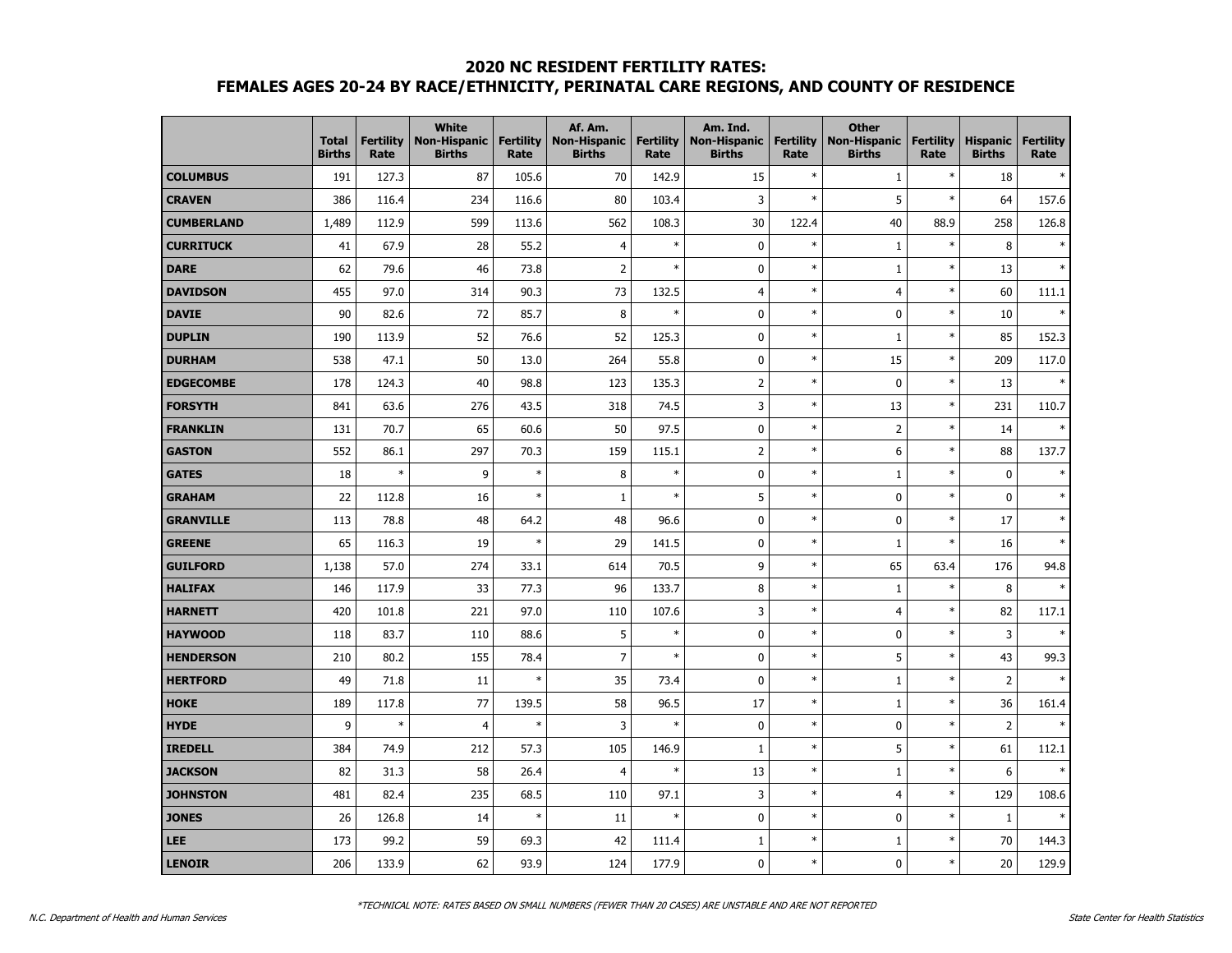# **2020 NC RESIDENT FERTILITY RATES:**

## **FEMALES AGES 20-24 BY RACE/ETHNICITY, PERINATAL CARE REGIONS, AND COUNTY OF RESIDENCE**

|                    | <b>Total</b><br><b>Births</b> | <b>Fertility</b><br>Rate | <b>White</b><br><b>Non-Hispanic</b><br><b>Births</b> | <b>Fertility</b><br>Rate | Af. Am.<br><b>Non-Hispanic</b><br><b>Births</b> | <b>Fertility</b><br>Rate | Am. Ind.<br>Non-Hispanic<br><b>Births</b> | <b>Fertility</b><br>Rate | <b>Other</b><br><b>Non-Hispanic</b><br><b>Births</b> | <b>Fertility</b><br>Rate | <b>Hispanic</b><br><b>Births</b> | <b>Fertility</b><br>Rate |
|--------------------|-------------------------------|--------------------------|------------------------------------------------------|--------------------------|-------------------------------------------------|--------------------------|-------------------------------------------|--------------------------|------------------------------------------------------|--------------------------|----------------------------------|--------------------------|
| <b>LINCOLN</b>     | 176                           | 81.4                     | 135                                                  | 78.8                     | 16                                              | $\ast$                   | $\mathsf{2}\,$                            | $\ast$                   | $\overline{4}$                                       | $\ast$                   | 19                               | $\ast$                   |
| <b>MCDOWELL</b>    | 108                           | 90.5                     | 91                                                   | 92.8                     | 0                                               | $\ast$                   | 0                                         | $\ast$                   | 0                                                    | $\ast$                   | 17                               | $\ast$                   |
| <b>MACON</b>       | 77                            | 97.2                     | 61                                                   | 92.7                     | 3                                               | $\ast$                   | $\mathbf 0$                               | $\ast$                   | $\pmb{0}$                                            | $\ast$                   | 13                               | $\ast$                   |
| <b>MADISON</b>     | 50                            | 78.0                     | 46                                                   | 81.3                     | $\mathbf{1}$                                    | $\ast$                   | $\mathbf 0$                               | $\ast$                   | 0                                                    | $\ast$                   | 3                                | $\ast$                   |
| <b>MARTIN</b>      | 62                            | 108.6                    | 29                                                   | 100.7                    | 28                                              | 108.1                    | $\mathbf 0$                               | $\ast$                   | 0                                                    | $\ast$                   | 5                                | $\ast$                   |
| <b>MECKLENBURG</b> | 2,016                         | 53.6                     | 314                                                  | 20.4                     | 937                                             | 68.5                     | 4                                         | $\ast$                   | 92                                                   | 39.3                     | 669                              | 111.0                    |
| <b>MITCHELL</b>    | 36                            | 111.5                    | 35                                                   | 119.5                    | $\mathbf 0$                                     | $\ast$                   | $\mathbf 0$                               | $\ast$                   | $\pmb{0}$                                            | $\ast$                   | $\mathbf{1}$                     | $\ast$                   |
| <b>MONTGOMERY</b>  | 87                            | 106.1                    | 44                                                   | 108.4                    | 22                                              | 122.2                    | $\mathbf 0$                               | $\ast$                   | 0                                                    | $\ast$                   | 21                               | 95.5                     |
| <b>MOORE</b>       | 161                           | 73.3                     | 85                                                   | 56.7                     | 42                                              | 116.0                    | 3                                         | $\ast$                   | $\overline{2}$                                       | $\ast$                   | 29                               | 109.8                    |
| <b>NASH</b>        | 248                           | 84.9                     | 78                                                   | 66.8                     | 138                                             | 97.3                     | $\mathsf 2$                               | $\ast$                   | 1                                                    | $\ast$                   | 29                               | 108.2                    |
| <b>NEW HANOVER</b> | 323                           | 28.9                     | 147                                                  | 16.7                     | 95                                              | 66.8                     | $\mathbf 1$                               | $\ast$                   | 5                                                    | $\ast$                   | 75                               | 111.9                    |
| <b>NORTHAMPTON</b> | 54                            | 129.5                    | 17                                                   | $\ast$                   | 36                                              | 133.8                    | $\mathbf 0$                               | $\ast$                   | $\pmb{0}$                                            | $\ast$                   | 1                                |                          |
| <b>ONSLOW</b>      | 1,376                         | 150.9                    | 918                                                  | 157.8                    | 150                                             | 112.0                    | 8                                         | $\ast$                   | 27                                                   | 119.5                    | 273                              | 165.9                    |
| <b>ORANGE</b>      | 125                           | 12.4                     | 50                                                   | 7.0                      | 38                                              | 28.5                     | $\mathbf 0$                               | $\ast$                   | $\overline{2}$                                       | $\ast$                   | 35                               | 53.2                     |
| <b>PAMLICO</b>     | 19                            | $\ast$                   | 10                                                   | $\ast$                   | $\overline{7}$                                  | $\ast$                   | $\pmb{0}$                                 | $\ast$                   | $\pmb{0}$                                            | $\ast$                   | $\overline{2}$                   | $\ast$                   |
| <b>PASQUOTANK</b>  | 110                           | 84.0                     | 53                                                   | 93.8                     | 43                                              | 66.7                     | $\mathbf 0$                               | $\ast$                   | $\overline{2}$                                       | $\ast$                   | 12                               | $\ast$                   |
| <b>PENDER</b>      | 95                            | 62.7                     | 60                                                   | 54.7                     | 20                                              | 83.7                     | $\mathbf 0$                               | $\ast$                   | 1                                                    | $\ast$                   | 14                               | $\ast$                   |
| <b>PERQUIMANS</b>  | 18                            | $\ast$                   | 11                                                   | $\ast$                   | $\overline{7}$                                  | $\ast$                   | $\mathbf 0$                               | $\ast$                   | 0                                                    | $\ast$                   | $\mathbf 0$                      | $\ast$                   |
| <b>PERSON</b>      | 103                           | 96.0                     | 61                                                   | 94.4                     | 33                                              | 99.4                     | $\mathbf 0$                               | $\ast$                   | $\mathsf 2$                                          | $\ast$                   | $\overline{7}$                   | $\ast$                   |
| <b>PITT</b>        | 449                           | 36.6                     | 122                                                  | 16.3                     | 273                                             | 71.8                     | $\mathbf 0$                               | $\ast$                   | $1\,$                                                | $\ast$                   | 53                               | 86.7                     |
| <b>POLK</b>        | 29                            | 66.8                     | 23                                                   | 64.8                     | $1\,$                                           | $\ast$                   | $\mathbf 0$                               | $\ast$                   | $1\,$                                                | $\ast$                   | $\overline{4}$                   | $\ast$                   |
| <b>RANDOLPH</b>    | 391                           | 95.2                     | 273                                                  | 93.3                     | 30                                              | 93.5                     | 1                                         | $\ast$                   | $\overline{7}$                                       | $\ast$                   | 80                               | 106.5                    |
| <b>RICHMOND</b>    | 172                           | 134.7                    | 70                                                   | 110.4                    | 79                                              | 166.3                    | $\overline{7}$                            | $\ast$                   | 3                                                    | $\ast$                   | 13                               | $\ast$                   |
| <b>ROBESON</b>     | 529                           | 120.1                    | 68                                                   | 78.5                     | 131                                             | 112.3                    | 249                                       | 130.2                    | 1                                                    | $\ast$                   | 80                               | 193.7                    |
| <b>ROCKINGHAM</b>  | 242                           | 101.0                    | 154                                                  | 96.8                     | 55                                              | 103.8                    | $\mathbf 0$                               | $\ast$                   | 0                                                    | $\ast$                   | 33                               | 138.7                    |
| <b>ROWAN</b>       | 365                           | 84.1                     | 191                                                  | 70.5                     | 88                                              | 83.9                     | $\mathbf 0$                               | $\ast$                   | 10                                                   | $\ast$                   | 76                               | 149.9                    |
| <b>RUTHERFORD</b>  | 171                           | 98.7                     | 139                                                  | 100.1                    | 15                                              | $\ast$                   | $\mathbf 0$                               | $\ast$                   | $\mathbf{1}$                                         | $\ast$                   | 16                               | $\star$                  |
| <b>SAMPSON</b>     | 197                           | 106.7                    | 84                                                   | 102.4                    | 44                                              | 89.2                     | 5                                         | $\ast$                   | 0                                                    | $\ast$                   | 64                               | 129.3                    |
| <b>SCOTLAND</b>    | 127                           | 112.7                    | 29                                                   | 61.4                     | 55                                              | 123.3                    | 41                                        | 251.5                    | 0                                                    | $\ast$                   | $\overline{2}$                   | $\ast$                   |
| <b>STANLY</b>      | 160                           | 94.8                     | 111                                                  | 84.2                     | 26                                              | 123.8                    | $\overline{2}$                            | $\ast$                   | 8                                                    | $\ast$                   | 13                               | $\ast$                   |
| <b>STOKES</b>      | 98                            | 84.0                     | 89                                                   | 85.6                     | 6                                               | $\ast$                   | $\mathbf 0$                               | $\ast$                   | $\pmb{0}$                                            | $\ast$                   | 3                                | $\ast$                   |